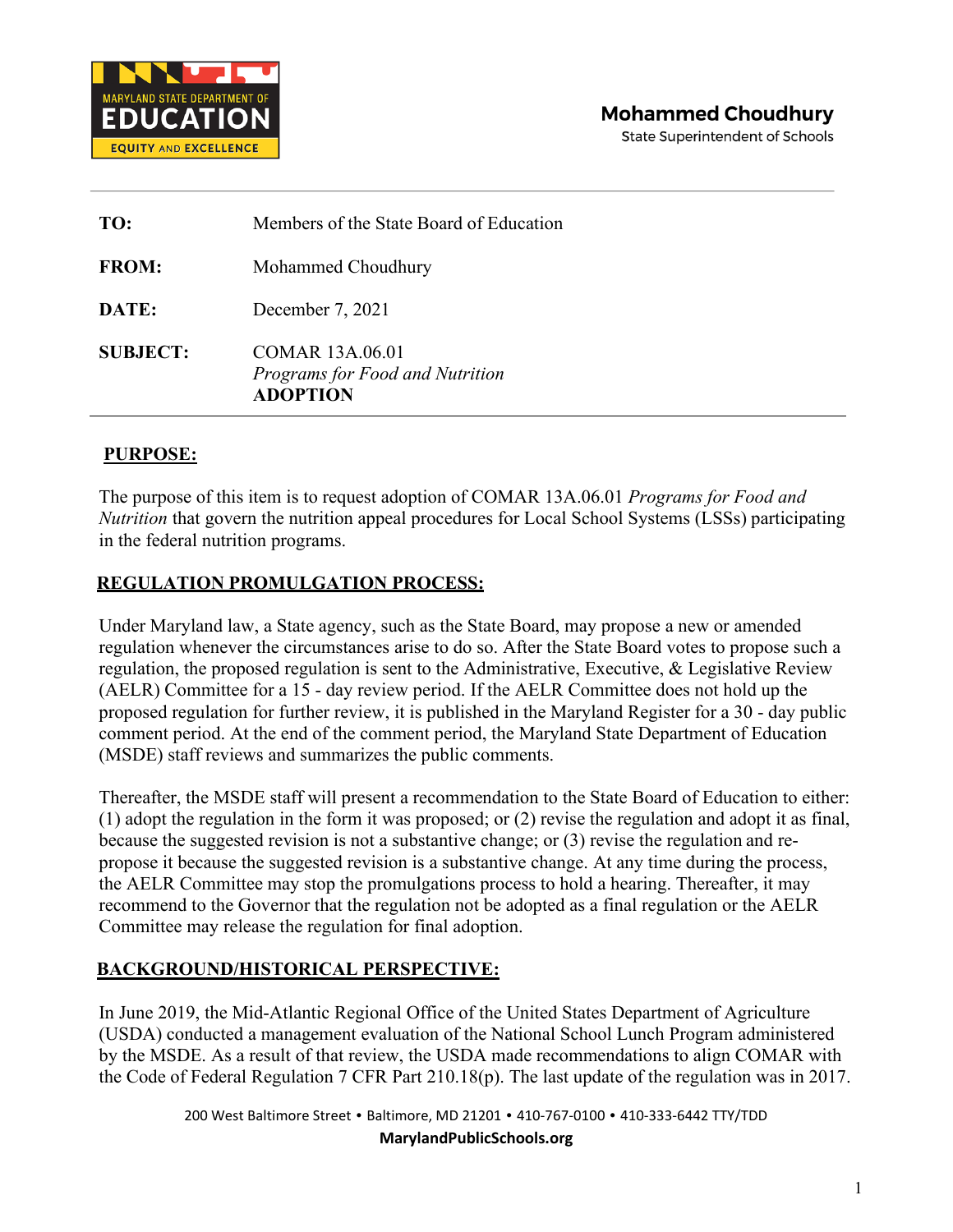Members of the State Board of Education December 7, 2021 Page 2 of 2

## **EXECUTIVE SUMMARY:**

The purpose of the proposed amendment is to update COMAR [13A.06.01](https://13a.06.01/) *Programs for Food and Nutrition* to include the option of a review of the record with the right to file written information for appeals in the National School Lunch and School Breakfast Programs. The MSDE's current procedures only allow LSSs to request a hearing.

The State Board reviewed COMAR [13A.06.01](https://13a.06.01/) *Programs for Food and Nutrition* at the June 22, 2021 State Board meeting and granted permission to publish. The COMAR was published in the Maryland Register from September 10, 2021, to October 12, 2021. The MSDE did not receive any comments.

## **ACTION:**

Request adoption of amendments to COMAR [13A.06.01](https://13a.06.01/) *Programs for Food and Nutrition.*

## **ATTACHMENT:**

COMAR [13A.06.01](https://13a.06.01/) *Programs in Food and Nutrition*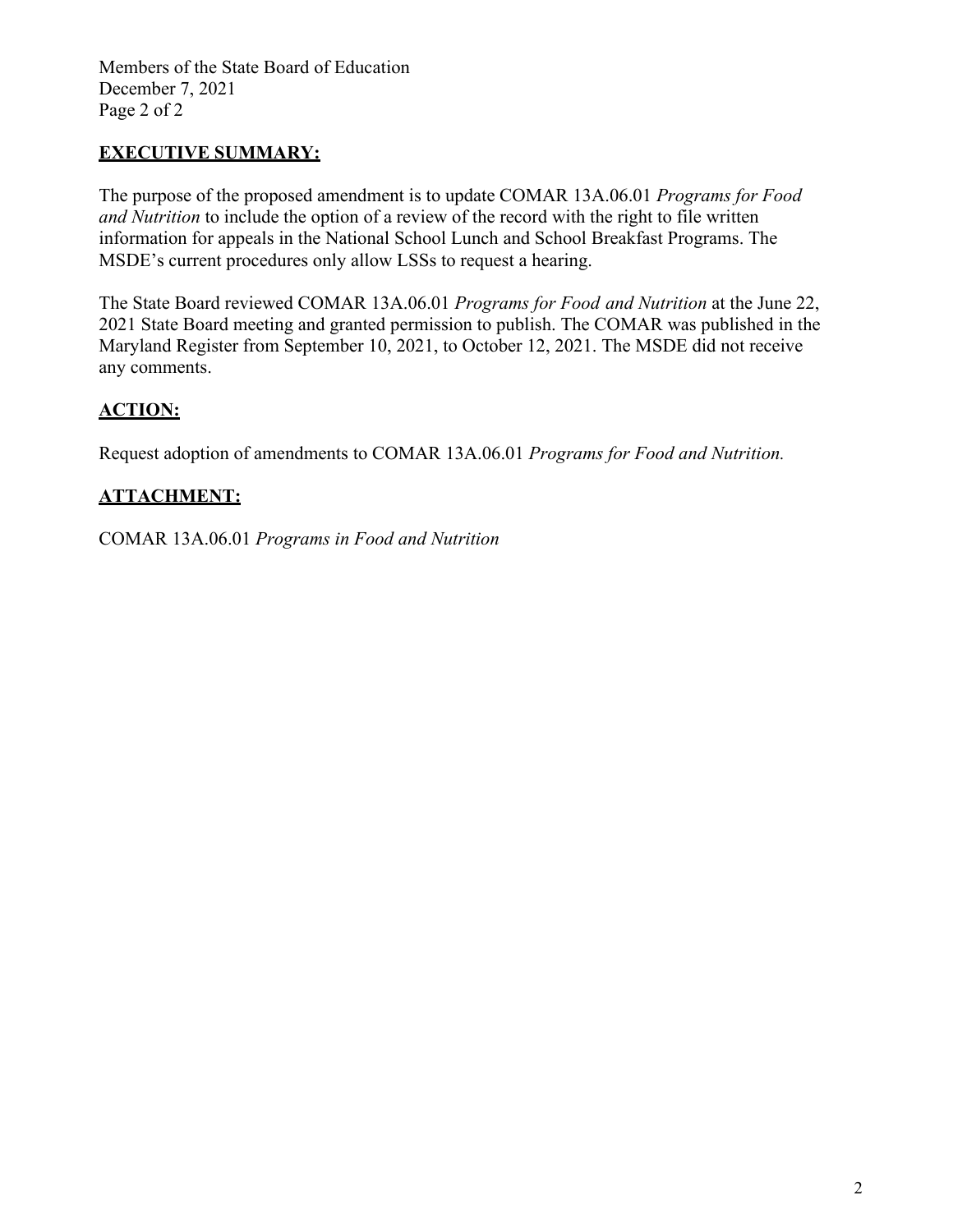# **Title 13A STATE BOARD OF EDUCATION**

## **Subtitle 06 SUPPORTING PROGRAMS**

### **Chapter 01 Programs for Food and Nutrition**

Authority: Education Article, §§5-214, 7-601—7-605, and 7-701—7-704, Annotated Code of Maryland Federal Statutory Reference: 42 U.S.C. §§1751—1762a, 1765, 1766, 1766a, 1769a, 1772, 1773, 1776, 1779, 1788 Federal Regulatory Reference: 7 CFR 210, 215, 220, 225—227, 235, 240, 245, 250

### **.01 Scope.**

A. Program Standards. The Department shall administer the following food and nutrition programs according to the following federal laws and the implementing regulations, which are incorporated by reference:

- (1) National School Lunch Program, 42 U.S.C. §§1751—1760, 1769a, and 1779, and 7 CFR Part 210;
- (2) Special Milk Program, 42 U.S.C. §§1772 and 1779, and 7 CFR Part 215;
- (3) School Breakfast Program, 42 U.S.C. §§1773 and 1779, and 7 CFR Part 220;
- (4) Summer Food Service Program, 42 U.S.C. §§1758, 1761, and 1762a, and 7 CFR Part 225;
- (5) Child and Adult Care Food Program, 42 U.S.C. §§1758, 1759a, 1762a, 1765, 1766, and 1766a, and 7 CFR Part 226;
- (6) Nutrition Education and Training Program, 42 U.S.C. §1788, and 7 CFR Part 227;
- (7) State Administrative Expense Funds, 42 U.S.C. §§1776 and 1779, and 7 CFR Part 235;
- (8) Cash in Lieu of Donated Foods, 42 U.S.C. §§1751, 1755, 1762a, 1765, 1766, and 1779, and 7 CFR Part 240;
- (9) Determining Eligibility for Free and Reduced Price Meals and Free Milk in Schools, 42 U.S.C. §§1751—1752, 1758,
- 1759a, 1760, 1772—1773, and 1779, and 7 CFR Part 245; and

(10) Food Distribution Program, 42 U.S.C. §§1751, 1755, 1758, 1760—1762a, and 1766, and 7 CFR Part 250. B. Program Administration.

(1) This chapter applies to the administration of the National School Lunch Program, the School Breakfast Program, the Special Milk Program, the Summer Food Service Program, the Child and Adult Care Food Program, Nutrition Education and Training Program, State Administrative Expense Funds, Cash in Lieu of Donated Foods, Determining Eligibility for Free and Reduced Price Meals and Free Milk in Schools, and the Food Distribution Program pursuant to the federal programs standards setforth in this regulation and pursuant to the terms and conditions set forth in the agreements between the State Department of Education and the local educational agencies, and institutions, commercial food processors, and other contractors.

(2) Local educational agencies and institutions participating in the federal programs set forth in this regulation shall maintain a financial management system as authorized by the federal regulations and prescribed by the Department in compliance with the Financial Reporting Manual for Maryland Public Schools Revised 2009, which is incorporated by referenceat COMAR 13A.02.01.02C.

### **.02 Definitions.**

A. In this chapter, the following terms have the meanings indicated.

B. Terms Defined.

(1) "Administrative hearing" means the fair hearing provided upon request to:

(a) An institution that has been given notice by the Department of any action or proposed action that will affect their participation or reimbursement under any of the programs listed in Regulation .01 of this chapter, in accordance with 7 CFR §226.6(k) and Regulation .03A of this chapter; or

(b) A principal or individual responsible for an institution's serious deficiency after the responsible individual has been given a notice of intent to disqualify them from any of the programs listed in Regulation .01 of this Chapter.

*(2) "Appellant" means a local educational agency, institution, or a responsible principal or individual.*

[(2)] *(3)* "Department" means the State Department of Education, the State agency designated to administer food and nutrition programs.

[(3)] (*4*) "Director" means the Director of the Office of School and Community Nutrition Programs within the State Department of Education.

 $[(4)]$  *(5)* "Institution" means an agency that is participating in or applying to participate in a program.[(5)]

*(6)* "Local educational agency" has the meaning stated in 7 CFR §210.2.

[(6)] *(7)* "National Disqualification List" means the list maintained by the U.S. Department of Agriculture of institutions, responsible principals and responsible individuals, and day care homes disqualified from participation in the Child and Adult Care Food Program authorized by Section 17 of the National School Lunch Act, as amended, in accordance with 7 CFR §226.2.

[(7)] *(8)* "Program" means the National School Lunch Program, Special Milk Program, School Breakfast Program, Summer Food Service Program, or Child and Adult Care Food Program.

#### **.03 Program Hearing Procedures.**

A. Actions Subject to an Administrative Hearing Upon Request. An institution or local educational agency may request a hearing to review the following actions by the Department: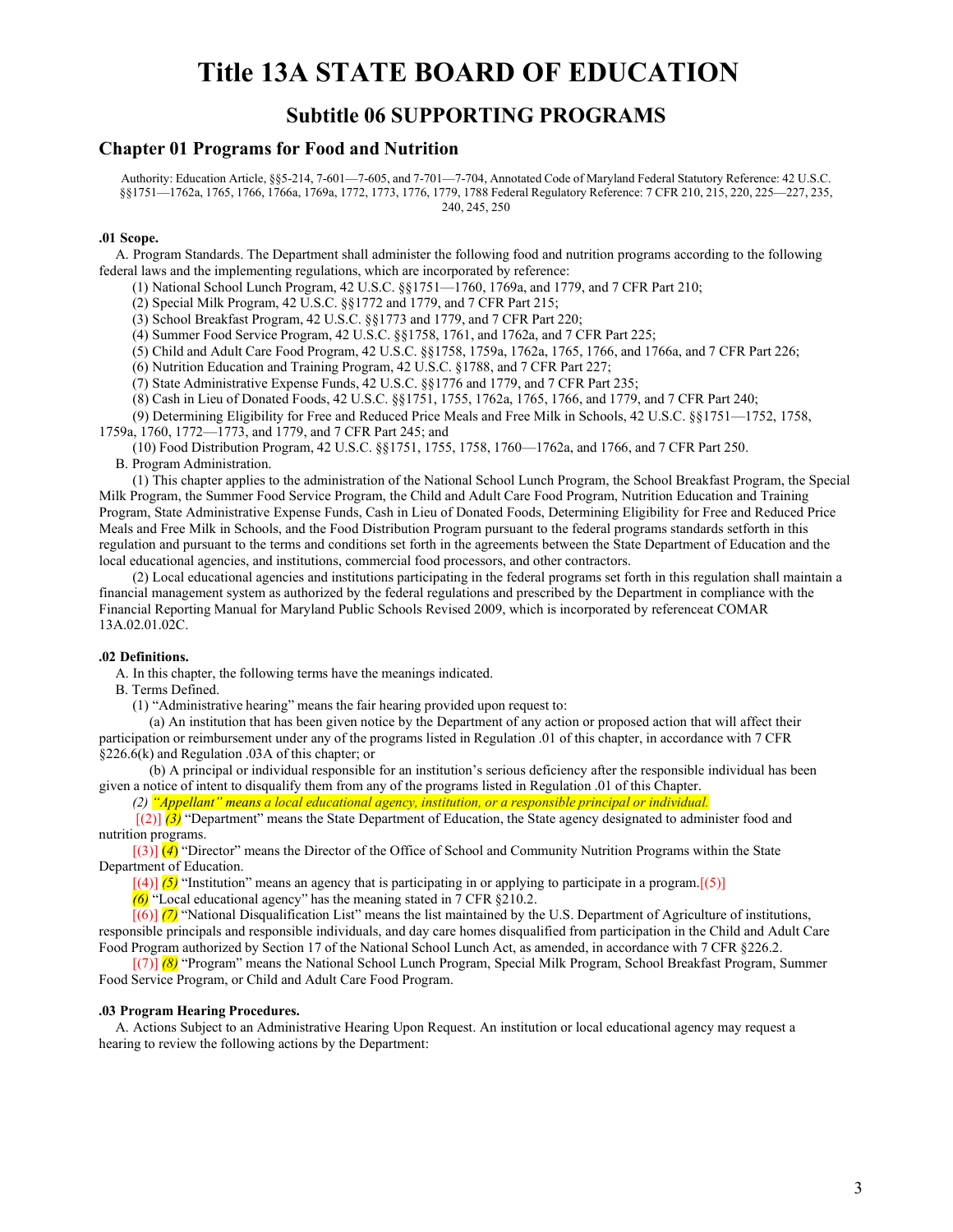(1) For all programs:

(a) Denial of an institution's or local educational agency's application for participation in a program;

(b) Denial of an application submitted by an institution or local educational agency on behalf of a facility to participate in the program;

(c) Denial of an advance payment;

(d) Denial of all or part of a claim for reimbursement, except for late submission;

(e) Denial by the Department to forward to the U.S. Department of Agriculture, Food and Nutrition Service, an

exception request by an institution or local educational agency for payment of a late claim or request for an upward adjustment to a claim;

(f) Demand for the remittance of an overpayment;

(g) Withholding payment, if applicable;

(h) Any other action of the Department affecting the participation of an institution or local educational agency in the program or the institution's claim for reimbursement under the Program; and

(i) A demand for recovery of funds determined to have been illicitly or inappropriately obtained as determined by a federal audit conducted by the USDA Office of Inspector General (OIG) or other authorized audit/oversight agency;

(2) For all programs except the Summer Food Service Program:

(a) Proposed termination of the participation of an institution, local educational agency, or facility in a program;

(b) Notice of proposed disqualification of a responsible principal or responsible individual;

(c) Suspension of an institution's or local educational agency's participation;

(d) Denial of an institution's or local educational agency's application for expansion funds or start-up payments; and (e) Recovery of advances; and

(3) For all programs except the Child and Adult Care Food Program, program participation termination for an institution or site.

B. Actions Not Subject to an Administrative Hearing. The following actions are not subject to an administrative hearing:

(1) U.S. Department of Agriculture decision on claim deadline exceptions and requests for upward adjustments to a claim; (2) Determination of serious deficiency;

(3) Disqualification and placement on the national disqualified list; and

(4) Termination of participation in a Program.

C. Notice of Department's Action.

(1) The institution or local educational agency shall be advised in writing of the grounds on which the Department based its action affecting the institution's participation in a program, reimbursement, or other actions noted in §A of this regulation. The notice of action shall be sent by certified mail with return receipt requested, email, and standard mail.

(2) A notice is considered received by the institution or responsible principal or responsible individual when it is delivered, sent by facsimile, or sent by email.

(3) If the notice is undeliverable, it is considered to be received by the institution, responsible principal, or responsible individual 5 days after being sent to the addressee's last known mailing address, facsimile number, or email address.

D. Appeal of Agency Action and Request for a Hearing.

(1) Except for the Summer Food Service Program, the institution or local educational agency may request an administrative hearing by filing a written request for a hearing with the Director of the Department not later than 15 calendar days after the date the notice of action is received. The request for a hearing shall clearly identify the action appealed and contain a brief statement of the reasons for requesting a hearing.

(2) The Department's action shall remain in effect during the hearing process.

(3) Participating institutions or local educational agencies may continue to operate under the Program during the hearing process of a proposed termination unless the action is based on imminent dangers to the health or welfare of participants or for submission of a false or fraudulent claim.

(4) If the institution or local educational agency has been terminated based on imminent dangers to the health or welfare of participants, the Department shall so specify in its notice of action.

(5) Institutions or local educational agencies electing to continue operating while the proposed termination is under review shall be reimbursed for valid claims submitted during the period of review in accordance with 7 CFR Parts 210—299.

E. Acknowledgment. The Director shall mail written acknowledgment of receipt of the request for a hearing to the institution or local educational agency within 10 calendar days, and shall transmit the request to the Office of Administrative Hearings within 5 working days of receipt of the request for a hearing.

F. Delegation to the Office of Administrative Hearings.

(1) The Director shall delegate a request for a review hearing to the Office of Administrative Hearings in accordance with State Government Article, §10-205, Annotated Code of Maryland.

(2) The review hearing shall be conducted by an administrative law judge in accordance with COMAR [28.02.01.](https://28.2.0.1/)

(3) The institution or local educational agency shall be provided with at least 10 calendar days' advance written notice, sent by certified mail, return receipt requested, of the time and place of the hearing.

(4) An institution may retain counsel or may be represented by an individual designated through a properly executed power of attorney form. Individuals may represent themselves or retain counsel.

(5) Except as provided in §F(6) for the Summer Food Service Program, the administrative law judge's findings of fact, conclusions of law, and final decision affirming, reversing, or modifying the Department's action shall be based solely on the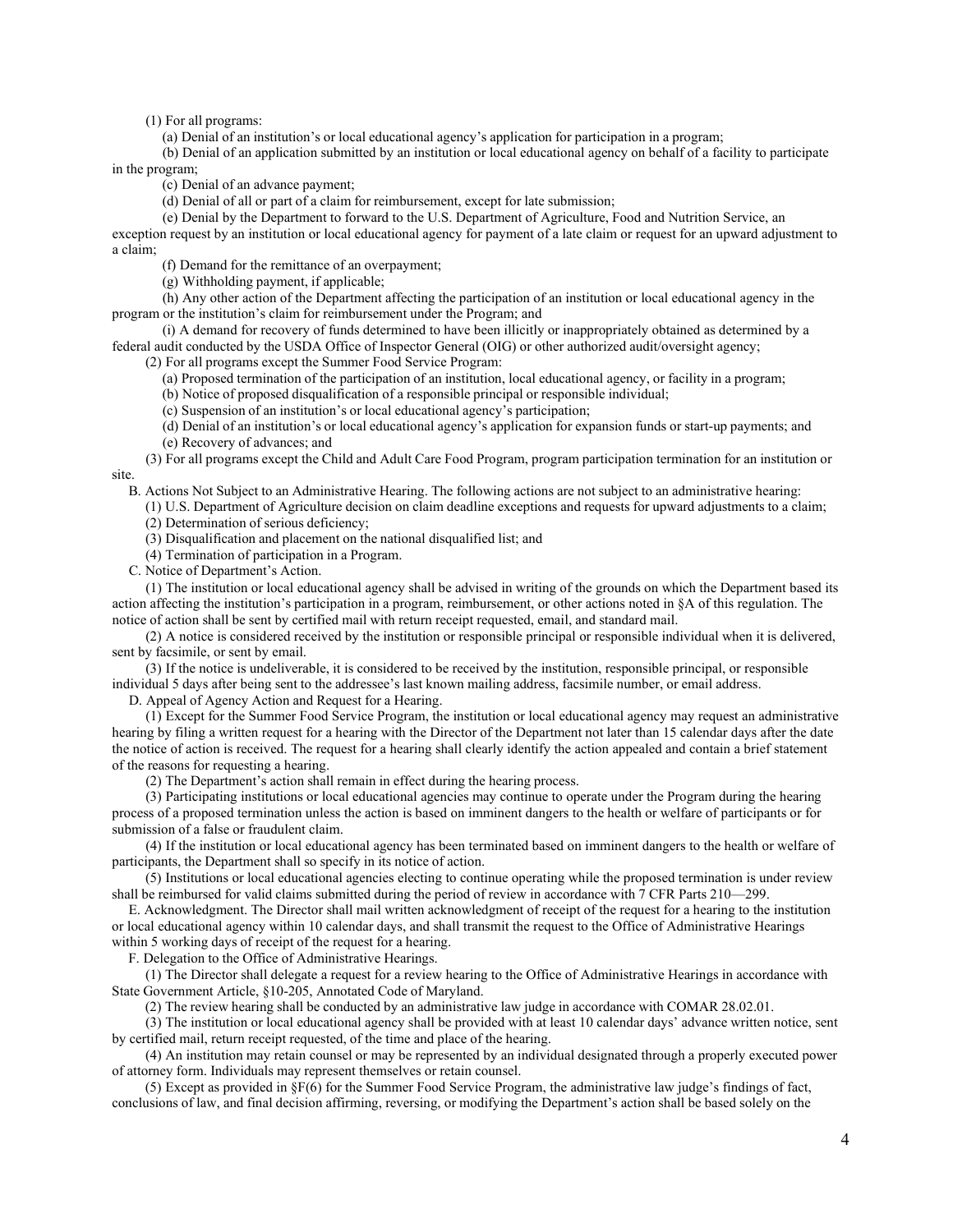information provided by the Department, the local educational agency, the institution, and the responsible principals and responsible individuals, and based on federal and State laws, regulations, policies and procedures governing the Program and shall be submitted to the Director and to the institution or local educational agency within 60 days of the Department's receipt of the request for a hearing, unless:

(a) The parties jointly agree to a delay of the hearing;

(b) The administrative law judge, based on the request of one party and for good cause shown, grants a request for a delay of the hearing; or

(c) The administrative law judge delays the hearing for good cause.

(6) Exception — Summer Food Service Program — Appeal of Department Action.

(a) If a hearing is requested:

(i) The hearing shall be held within 14 calendar days of the Department's receipt of the request for hearing and conducted by an administrative law judge in accordance with COMAR [28.02.01;](https://28.2.0.1/)

(ii) The administrative law judge's findings of fact, conclusions of law, and final decision affirming, reversing, or modifying the Department's action shall be based solely on the information provided by the Department, the local educational agency, the institution, and the responsible principals and responsible individuals, and based on federal and State laws, regulations, policies, and procedures governing the Program and shall be submitted to the Director and to the institution or local educational agency within 5 working days of the conclusion of the hearing;

(iii) The appellant shall be allowed to refute the charges contained in the notice of action either in person or by filing a written documentation with the administrative law judge;

(iv) Written documentation shall be submitted by the appellant within 7 days of submitting the appeal, shall clearly identify the Department's action being appealed, and shall include a photocopy of the notice of action being issued by the Department;

(v) A hearing shall be held by the administrative law judge in addition to, or in lieu of, a review of written information submitted by the appellant only if the appellant so specifies in the letter appealing the action;

(vi) Failure of the appellant or appellant's representative to appear at a scheduled hearing shall constitute the appellant's waiver of the right to a personal appearance before the administrative law judge, unless the administrative law judge agrees to reschedule the hearing; and

(vii) A representative of the Department shall be allowed to attend the hearing to respond to the appellant's testimony and written information and to answer questions from the [review official] *administrative law judge.*

(b) If the institution or local educational agency appeals the Department action but does not request a hearing, the administrative law judge shall, within 5 working days after receipt of the appeal:

(i) Make a written determination based on a review of the administrative record; and

(ii) Inform the appellant and the Department of the final decision by certified mail, return receipt requested.

(7) Exception — Child and Adult Care Food Program — Abbreviated Administrative Review. If the institution or local educational agency appeals the Department's action as described in  $\S F(6)$  of this regulation and a hearing is requested, the Department shall limit the administrative hearing to a review of written submissions concerning the accuracy of the Department's determination if the application was denied or the Department proposes to terminate the institution's agreement because:

(a) The information submitted on the application was false;

(b) The institution, one of its sponsored sites, or one of the principals of the institution or its sites is on the national disqualified list:

(c) The institution, one of its sponsored sites, or one of the principals of the institution or its sites is ineligible to participate in any other publicly funded program by reason of violation of the requirements of the program; or

(d) The institution, one of its sponsored sites, or one of the principals of the institution or its sites has been convicted for any activity that indicates a lack of business integrity.

*(8) Exception — National School Lunch and School Breakfast Programs — Appeal of Department Action. An institution or local education agency may refute the action specified in the notice in person and by written documentation to the administrative law judge. To refute the action:*

*(a) Written documentation must be filed to the administrative law judge not later than 30 calendar days after the appellant received the notice;*

*(b) An administrative hearing shall be held as described in §§F(1) through (5) of this regulation by the administrative law judge in addition to, or in lieu of, a review of written information submitted by the appellant only if the appellant so specifies in the letter of request for review; and*

*(c) Failure of the appellant's local educational agency's representative to appear at a scheduled hearing shall constitute the appellant's local educational agency's waiver of the right to a personal appearance before the administrative law judge unless the review official agrees to reschedule the hearing.*

G. Discovery. Information on which the Department's action was based shall be available to the institution or local educational agency for inspection from the date of the Department's receipt of the request for a hearing. No further discovery shall be available.

H. Burden of Proof. The institution or local educational agency has the burden of proof by a preponderance of the evidence.

I. Final Decision. The decision of the administrative law judge is the final agency determination of the State Department of Education in accordance with the federal regulations governing the program and shall be implemented promptly.